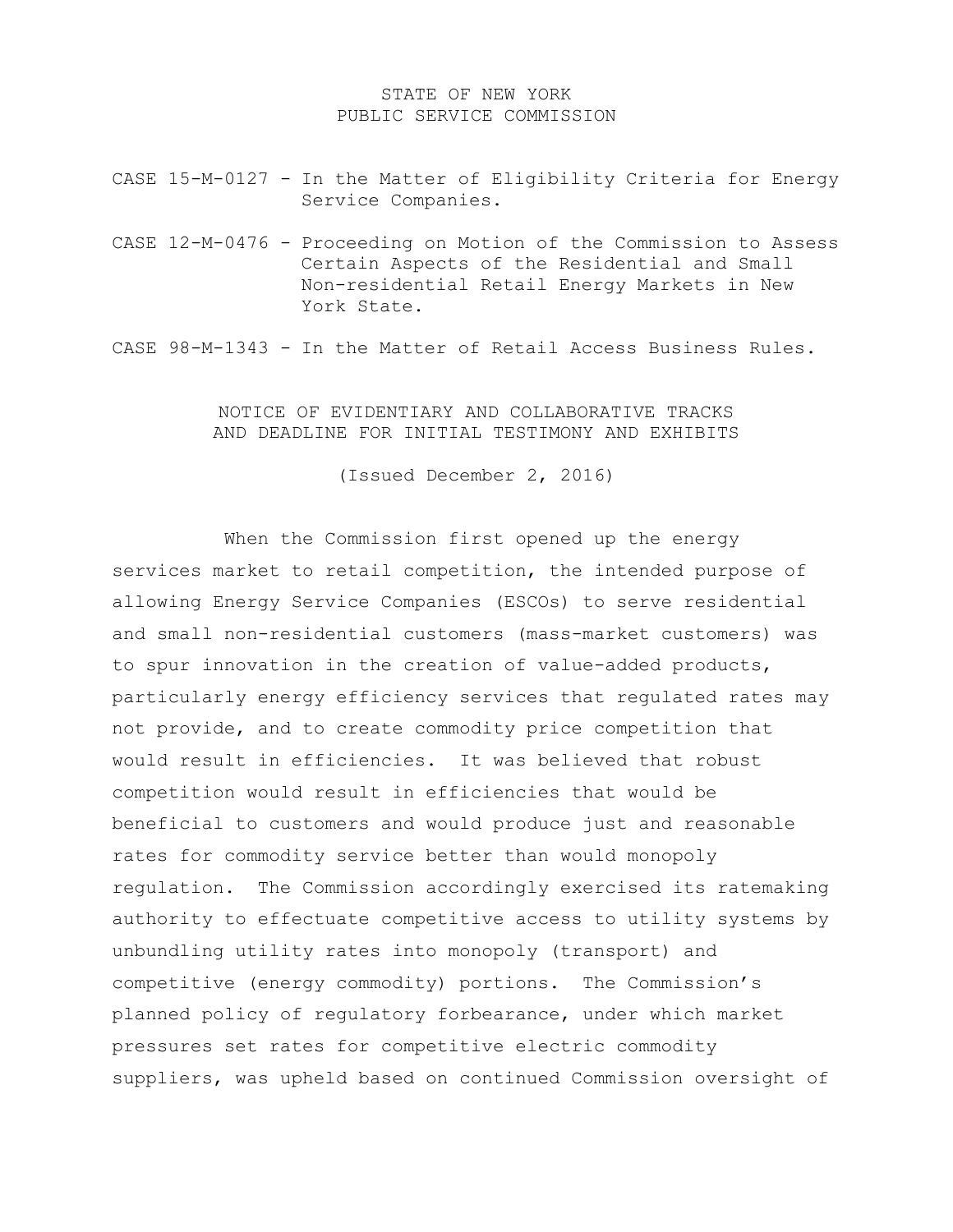a<br>B

the commodity market to ensure that market rates were just and reasonable.<sup>1</sup>

Although often necessary, the regulation of monopoly services can be imperfect, administratively burdensome and untimely, and can lead to inefficient pricing. Competitive markets tend to efficiently distribute and allocate resources in society because customers consider their own benefit when choosing how much to consume or to pay for a good or service. The actions of such consumers in a functioning competitive market generally drive prices to a state where marginal benefits equal marginal costs, since customers are not willing to purposefully pay any more than the minimum necessary to obtain the benefits they desire. Similarly, competitive markets tend to be efficient at encouraging sellers to produce goods and services for the lowest cost so as not to lose market share to their competitors. Robust competitive markets typically have the following characteristics: (1) sufficiently large enough number of buyers and sellers to prevent individuals or groups from exclusively influencing the market price; (2) products that can be readily compared; (3) complete information about prices and supplies for both producers and consumers; (4) sellers that face significant elasticity of demand around the market price such that, if a seller charges a higher price, demand will significantly drop because buyers will switch suppliers, and if a seller charges a lower price (below market cost), it will receive significantly less net revenue than if it charged the market price; and (5) few barriers to entry to the market for both buyers and sellers.

<sup>&</sup>lt;sup>1</sup> Matter of Energy Assn. of New York State v Public Serv. Commn. of the State of N.Y., 169 Misc. 2d 924, 936-37 (Albany County 1996), affd on other grounds, 273 A.D. 2d 708 (3d Dept 2000).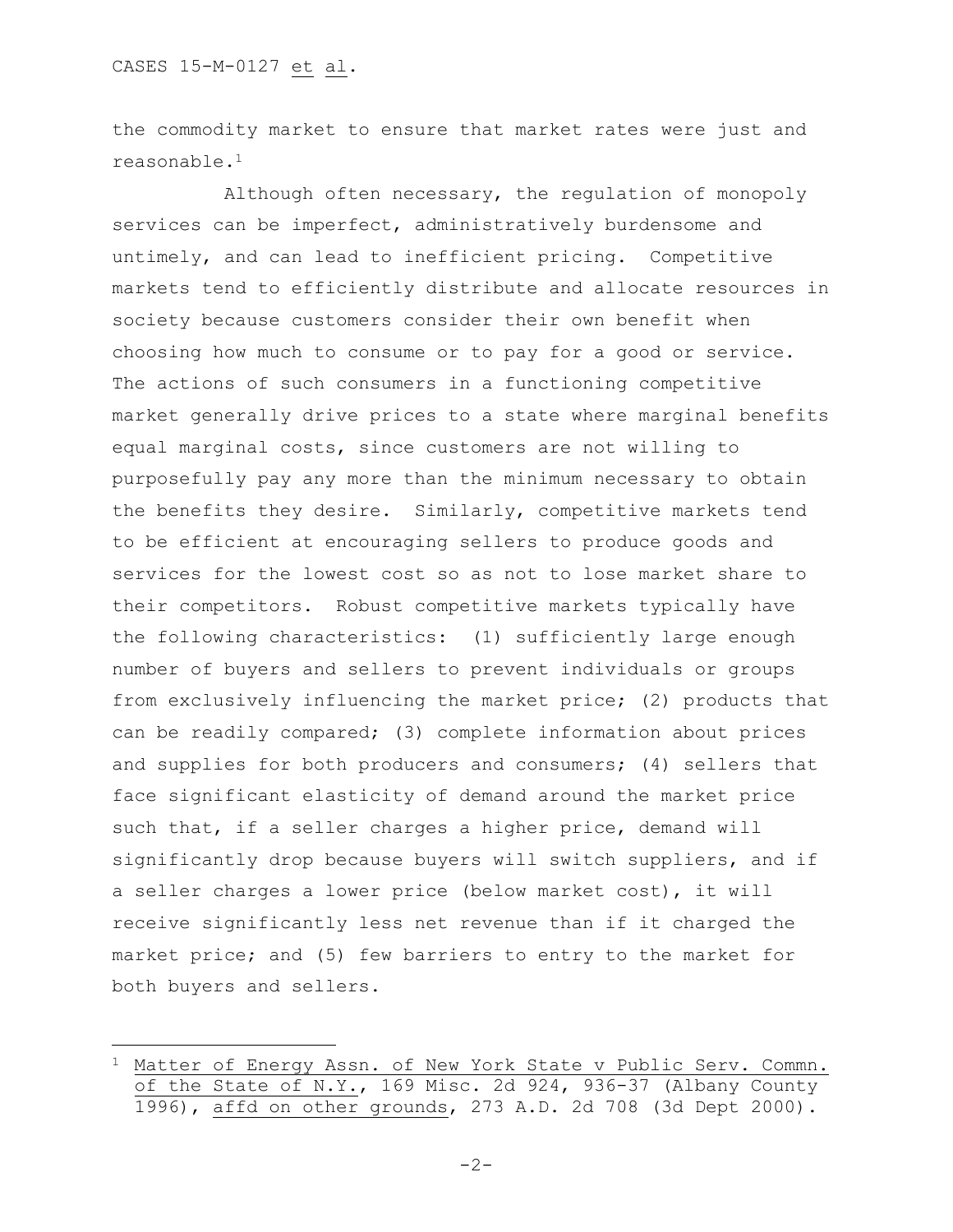## CASES 15-M-0127 et al.

a<br>B

After considerable experience with the offering of retail service to mass market customers by ESCOs, the Commission has determined that the retail markets serving mass-market customers are not providing sufficient competition or innovation to properly serve consumers.<sup>2</sup> Despite efforts to realign the retail market,  $3$  customer abuses and overcharging persist, and there has been little innovation, particularly in the provision of energy efficiency and energy management services. Commodity price differentiation has not worked, and the market for differentiated services is immature or non-existent. If ESCOs were truly living up to the promise of their function as innovators, it is expected that there would be much greater variety and transparency in the market for goods and services that supply real consumer energy value, insistence from serious participants on rules that govern against consumer fraud, maturity beyond door to door selling, and a consumer base with a much greater degree of satisfaction. While a well designed market could offer these consumer opportunities, it simply does not exist today. Accordingly, the Commission continues to examine measures that must be taken to ensure that these customers receive valuable services and pay just and reasonable rates for commodity and other services. Among the measures to be considered are: (a) whether ESCOs should be completely prohibited from serving their current products to mass-market customers; (b) whether the regulatory regime, rules and Uniform

<sup>2</sup> Case 12-M-0476, et al., Retail Access, Order Taking Actions to Improve the Residential and Small Non-residential Retail Access Markets (issued February 25, 2014).

<sup>3</sup> Case 12-M-0476, et al., supra, Order Granting and Denying Petitions for Rehearing in Part (issued February 6, 2015); and Case 15-M-0127, et al., Eligibility Criteria for Energy Service Companies, Order Resetting Retail Energy Markets and Establishing Further Process (issued February 23, 2016).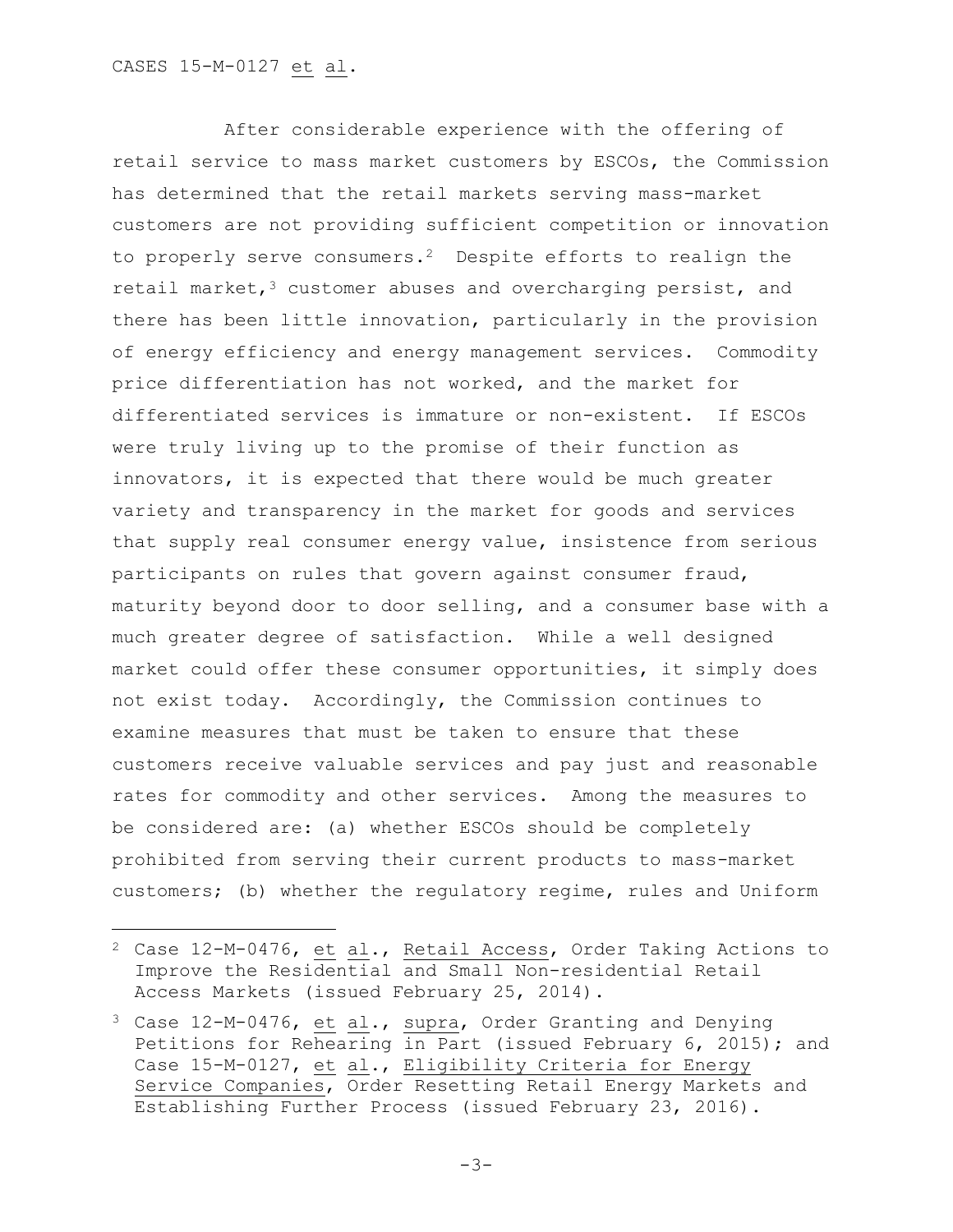Business Practices (UBP) applicable to ESCOs need to be modified to implement such a prohibition, to provide sufficient additional guidance as to acceptable rates and practices of ESCOs, or to create enforcement mechanisms to deter customer abuses and overcharging, including whether the Commission decision not to subject ESCOs to Article 4 of the Public Service Law should be revisited; and (c) whether new ESCO rules and products can be developed that would provide sufficient real value to mass-market customers such that new products could be provided to them by ESCOs in the future in a manner that would ensure just and reasonable rates.

Please take notice that in furtherance of these efforts, two procedural tracks are established in these proceedings for the consideration of measures "(a)", "(b)" and "(c)" described above. Track I shall be for the consideration of measures "(a)" and "(b)" and shall include an evidentiary hearing at which sworn testimony and exhibits will be subject to cross-examination, followed by the filing of post-hearing briefs prior to Commission action. Track II shall be for the consideration of measure "(c)" and shall include collaborative meetings of interested parties, collaborative or party reports or proposals, and the opportunity to comment in writing prior to Commission action.

Please take further notice that Track I initial prefiled testimony and exhibits must be filed on or before April 7, 2017. An Administrative Law Judge will be assigned to conduct and oversee the evidentiary hearing process of Track I. The assigned Administrative Law Judge will work with the parties to establish other Track I milestones and set the schedule for them, including the date for the evidentiary hearing and the schedule for post-hearing briefs.

```
-4-
```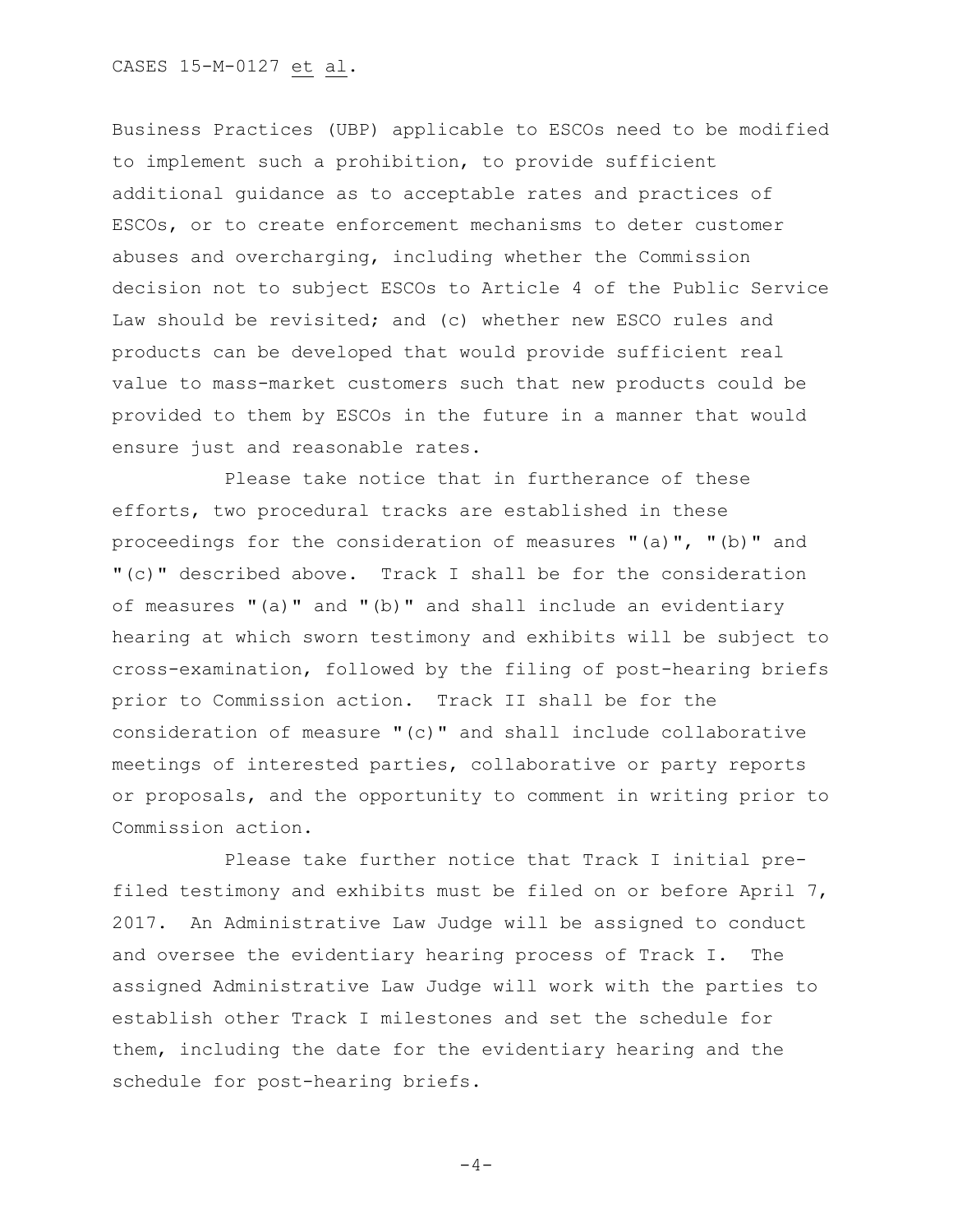a<br>B

It is anticipated that Staff of the Department of Public Service will provide testimony and exhibits in Track I along with the testimony of ESCOs, regulated utilities, consumer groups, and other interested parties. All parties to these proceedings may be subject to discovery regarding Track I issues. Parties submitting Track I testimony and exhibits should address the following topics where relevant to their positions:

- 1. Whether ESCOs should be prohibited in total or in part from serving their current products to mass-market customers, or whether ESCOs should be required to offer value-added energy efficiency and energy management services as a condition to offering commodity services.
- 2. Whether the regulatory regime of how the Commission applies the Public Service Law to ESCOs should be modified to ensure that customer abuses and overcharging by ESCOs is deterred. In particular, the Commission has not applied Article 4 to ESCOs, based on a construction that Public Service Law §66(1) only applies to utilities with plant in public streets.4 Is that construction justified today? Would it be appropriate to revisit that construction in light of subsequent events, such as the adoption of the 2002 amendments to the Home Energy Fair Practices Act? If the construction is revisited, would it be appropriate and beneficial to customers and in the public interest to apply the restrictions of Public Service Law §65 to ESCOs?
- 3. Whether the regulatory regime of how the Commission applies the Public Service Law to ESCOs should be modified to ensure adequate enforcement mechanisms, including penalties, to deter customer abuses and overcharging. In this regard, please comment on whether it is possible for the Commission to seek penalties against ESCOs under the current regime, pursuant to which they are only regarded as "gas" and/or "electric" corporations under PSL Article 1, or if it is necessary to also regulate ESCOs under Article 4 to seek penalties against ESCOs? If Article 4

<sup>4</sup> Case 94-E-0952, Competitive Opportunities Regarding Electric Service, Opinion No. 97-17 (issued November 18, 1997), mimeo p. 34.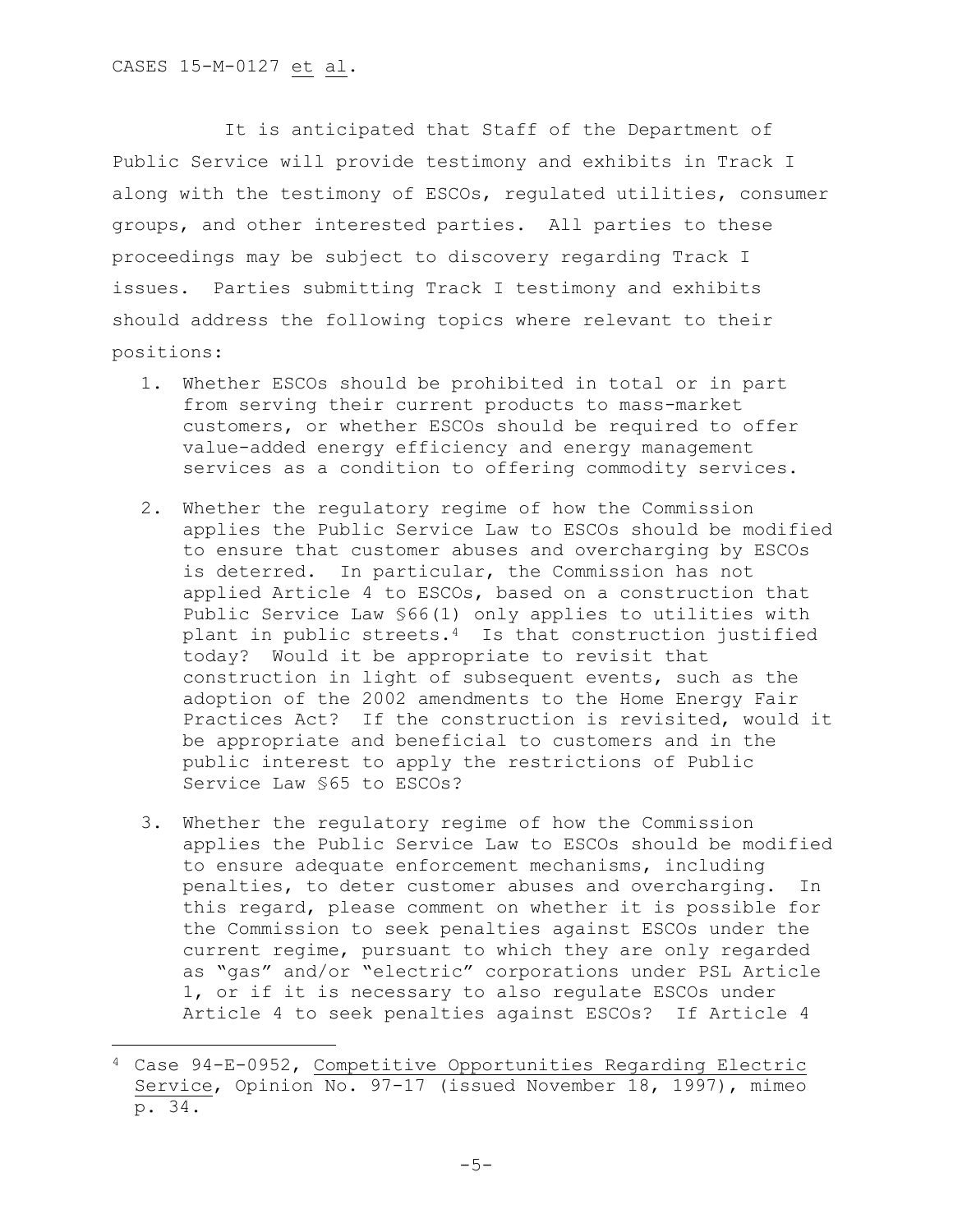regulation is deemed necessary, then what burdens would such regulation impose? For instance, would it be possible for ESCOs to obtain "incidental" regulation under Public Service Law §66(13) and would such "incidental" regulation serve the public interest? Would ESCOs also be subject to undue burdens if they needed to obtain approval for stock issuances under Public Service Law §69 or the transfer of stocks, plant or franchises under Public Service Law §70? Should ESCOs be further regulated as to credit worthiness?

- 4. Whether the regulatory regime of how the Commission applies the Public Service Law to ESCOs should be modified to guide ESCOs toward acceptable rates and practices and deter customer abuses and overcharging. In particular, if the Commission decides that Public Service Law Article 4 applies to ESCOs, should the Commission use the discretionary authority of Public Service Law §66(12)(a) to require filing of tariffs by ESCOs in order to ensure that ESCO bills be no greater than utility bills? If so, should the Commission require filing of tariffs by all ESCOs, just ESCOs offering commodity-only service, or just ESCOs that have been determined to charge prices in excess of utility bills? Should the Commission take steps to void existing ESCO contracts if it tariffs ESCO services?
- 5. Whether the rules applicable to ESCOs should be modified to ensure that customer abuses and overcharging by ESCOs are deterred. If so, then should the authority be imposition of Public Service Law Article 4 and/or other requirements created by Public Service Law Article 6?
- 6. Whether the Uniform Business Practices (UBP) applicable to ESCOs should be modified to ensure that customer abuses and overcharging by ESCOs are deterred.
- 7. Whether door-to-door and outbound telemarketing practices of ESCOs to mass market customers should be prohibited, and whether other ESCO marketing practices should be prohibited?
- 8. Whether the purchases of receivables system regarding mass market customers should be modified in any way, including but not limited to imposing "purchase with recourse" provisions or tiered discount rates so that ESCOs with abusive practices bear more financial risk from such practices?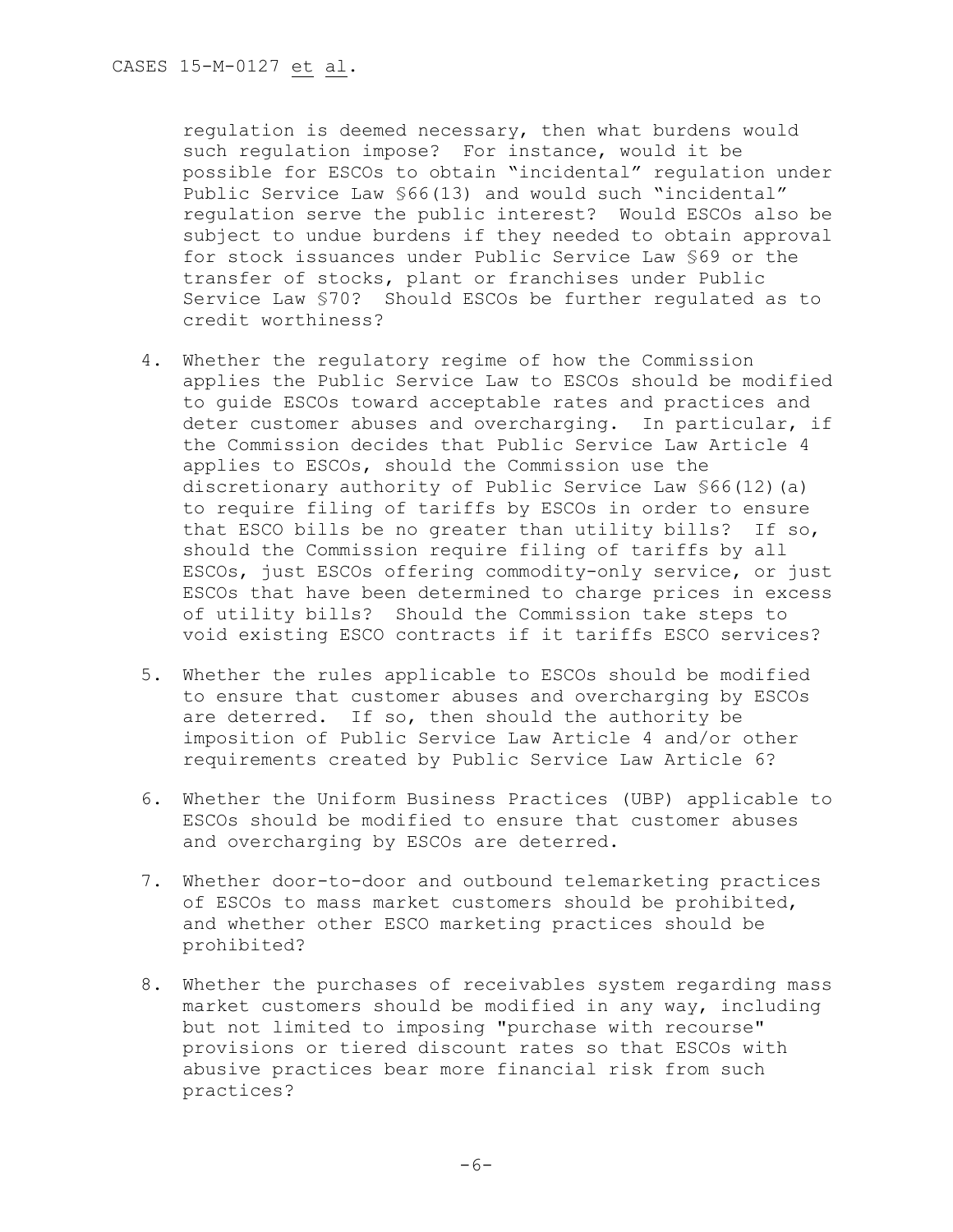- 9. The prices for retail gas and/or electric service charged to and paid by mass-market customers of ESCOs in the recent past, including, at a minimum, calendar years 2014 and 2015 and as much of 2016 as may be available, and the prices those customers would have paid for comparable utility service. If different products are offered (e.g., fixed vs. variable), the prices by product offering. In addition to annual data, seasonal (summer and winter) and monthly data should be provided where possible and relevant. Data for residential and small commercial customers should be provided separately. Data for electric and natural gas products should be provided separately. Where an ESCO product has been offered for more than five years, the last five years of historical data should be provided. Parties providing significant quantities of data should consult with Staff as to providing the data in a useful electronic format.
- 10. Data setting forth the number of customers served by ESCOs, by ESCO, for 2014, 2015, and so much of 2016 as is available.
- 11. Data setting forth the volume of sales in total dollars and in kWh, by ESCO, for 2014, 2015, and so much of 2016 as is available.
- 12. Evidence that an ESCO has, in fact, in recent years offered or is currently offering lower prices on an annual basis compared to the incumbent utility consistently, including number of customers served and total volume of sales in both dollars and kWh. Such evidence should also include an analysis of whether that price offering has been profitable or resulted in a loss to the ESCO.
- 13. Whether, given the current retail market structure, it is possible for an ESCO to profitably offer lower prices on an annual basis compared to the incumbent utility consistently and, if possible, how it can be done.
- 14. The number and nature of customer complaints regarding i) retail prices and bills and ii) sales and marketing practices from a) customers directly to ESCOs, b) from customers to utilities about ESCOs, by ESCO, and c) customers to the Commission about ESCOs, by ESCO during calendar years 2014 and 2015 and as much of 2016 as it is available.
- 15. ESCO marketing and sales practices, including printed materials, customer contracts, scripts for telephone or